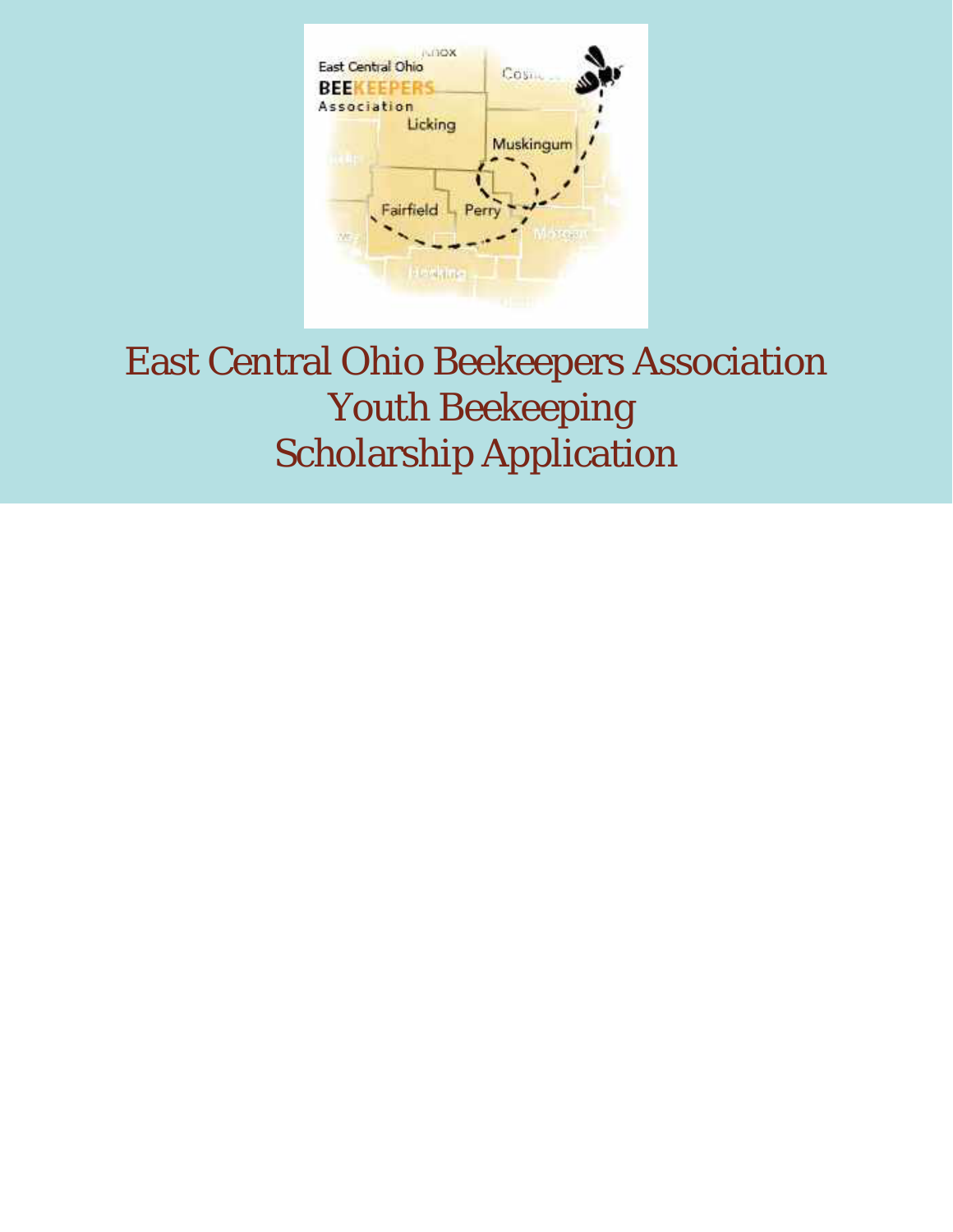## **Objectives:**

To educate youth in the art of beekeeping and promote the value of honeybees to the food chain and environment.

To provide an opportunity to experience the responsibility and the enjoyment of beekeeping.

To provide an avenue for youth to engage in the vocation of beekeeping as a sideline or full time beekeeping.

## **The Award:**

- 1) Two year membership in ECOBA.
- 2) Registration and textbook for the spring beginning class. Cost: The cost to the scholarship award winner is free, parent or guardian is free, anyone else included will pay the current bee school rates per person.
- 3) Mentoring by ECOBA member
	- Mentors will be drawn by the Scholarship committee, or from ECOBA mentor list if needed.
	- A parent, designee, or guardian must be present when Mentor is working with student.
	- Mentor will help student install bees in new hive as needed. (Please document installation of honeybees into hive, provide photos if possible.
	- Mentor will check in with student a minimum of once per month between student receiving equipment and installing bees, and closing the hive for winter. Mentor will check the hive with the student; assure that the recipient is keeping records, photos, as needed, and will sign off on the records.
- 4) The two year use of: one complete hive, a nuc or package of bees, beekeeping gear: hat veil, hive tools, gloves, and smoker. (If the applicant drops out in the two year period, or fails to complete the requirements annually, the award winner will be responsible for reimbursing ECOBA in the amount of \$500.00. The Agreement form MUST be signed before receiving the award of the scholarship)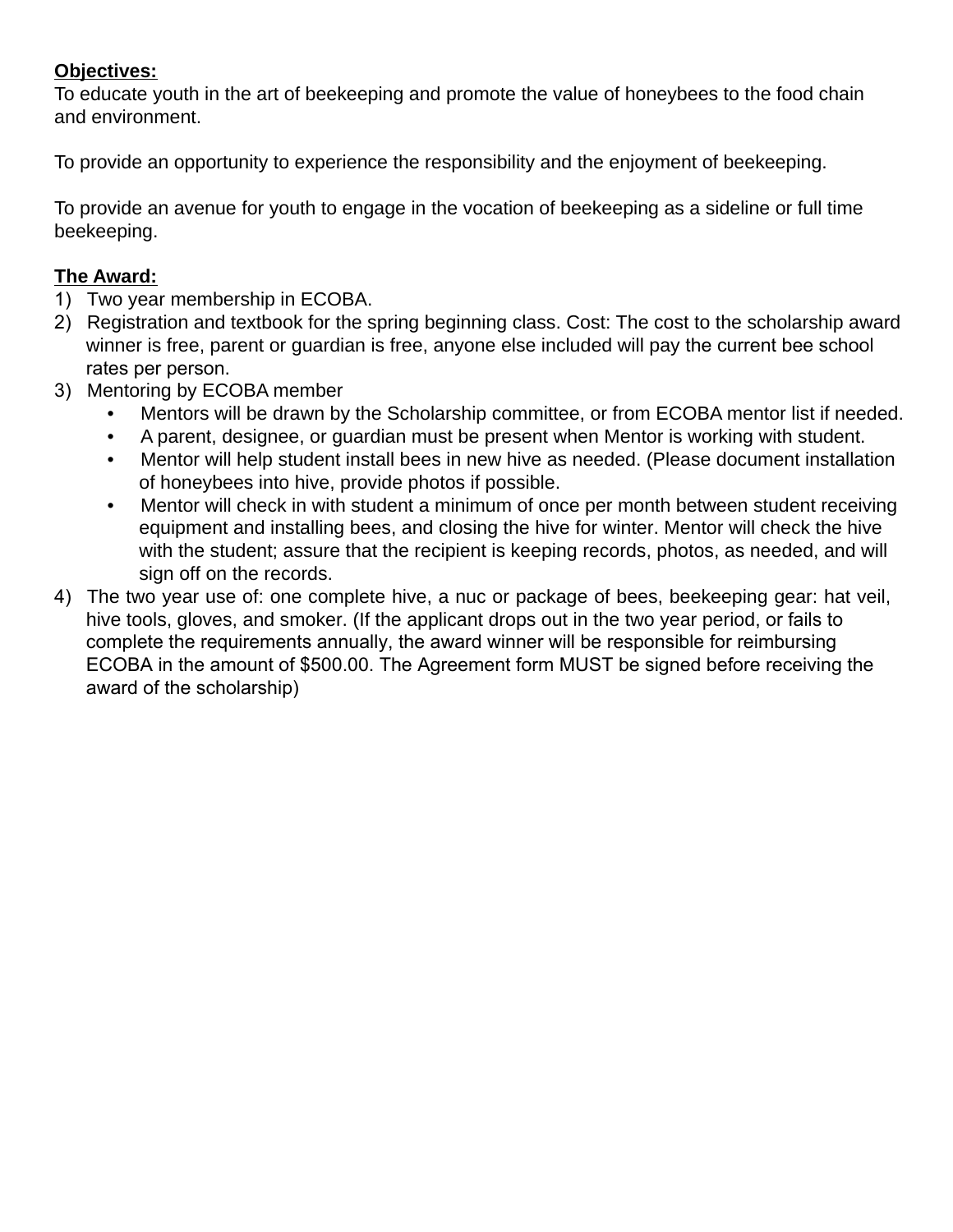## **Eligibility:**

- 1) This scholarship is a two year program. A certificate of completion will be awarded to the recipient after the two year program is completed.
- 2) Applicant must be between the ages of 9 and 17 at the start of beekeeping class.
- 3) Must be a resident of Fairfield, Licking, Perry or Muskingum Counties.
- 4) Must be a current student of a public, private or home school.
- 5) Must have permission and agreement of parent or guardian.
- 6) Application must be submitted to ECOBA no later than Nov. 30.
- 7) Student is expected to attend Bee School as part of scholarship.
- 8) A Hold Harmless Agreement will be signed by the award winner and parent/guardian for the release of liability to the club and individual members involved with Mentoring.

## **Expectations for the scholarship winner(s)**

- 1) Club meetings-The finalist(s) will be required to attend (4) club meetings/year, this will include the presentation in October.
- 2) Fairs- The finalist(s) will be required to work at (1) fair event at the ECOBA booth- Muskingum County Fair, Perry County Fair, Fairfield County Fair, or Licking County Hartford Fair.
- 3) Bee yard- The finalist(s) as first year beekeeper must attend (8) meetings at the first year bee yard. The finalist(s) as a second year beekeeper must attend (8) meetings at the second year bee yard.
- 4) Community Service- as community service, the finalist(s) should provide time to give talks to classes or groups about beekeeping, help club members with swarm removals, help install bee attracting plants for others to attract honeybees in their yard. "Bee" creative or forward thinking with your ideas in how you can accomplish this.
- 5) Extracting class- Must attend an extracting class to learn how to extract honey.
- 6) Equipment Assembly class- the finalist(s) must attend the equipment assembly class to learn how to put the equipment together for the hive.
- 7) Presentation to the club- A 30-minute presentation will be provided by the finalist(s) at the October meeting. This presentation can include power point slides, or photos. This presentation should include the notes of your visit to the hives, your experiences in beekeeping, and your experiences with the mentor and club, include any treatments made to the hive, what is blooming during the year as nectar source.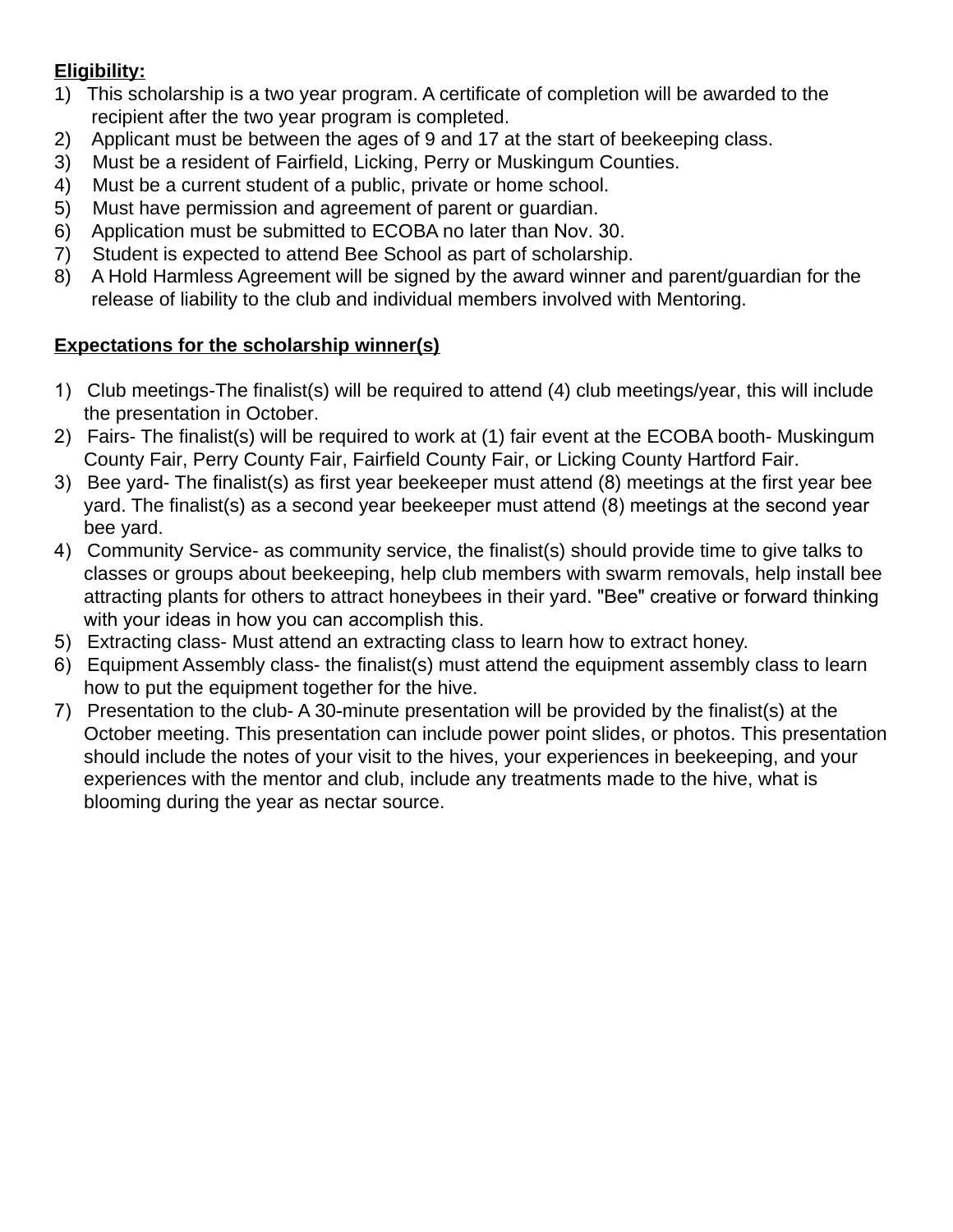## **Scholarship Committee:**

- 1) Finalist will be selected by the Scholarship Committee.
- 2) Finalist and their parents or guardian will be interviewed in Dec Jan and the award winner(s) selected prior to beekeeping class.

Please complete the application on the following pages, either online and print out; or print the application and complete by hand, then submit application to:

ECOBA Scholarship PO Box 2027 Heath, Ohio 43056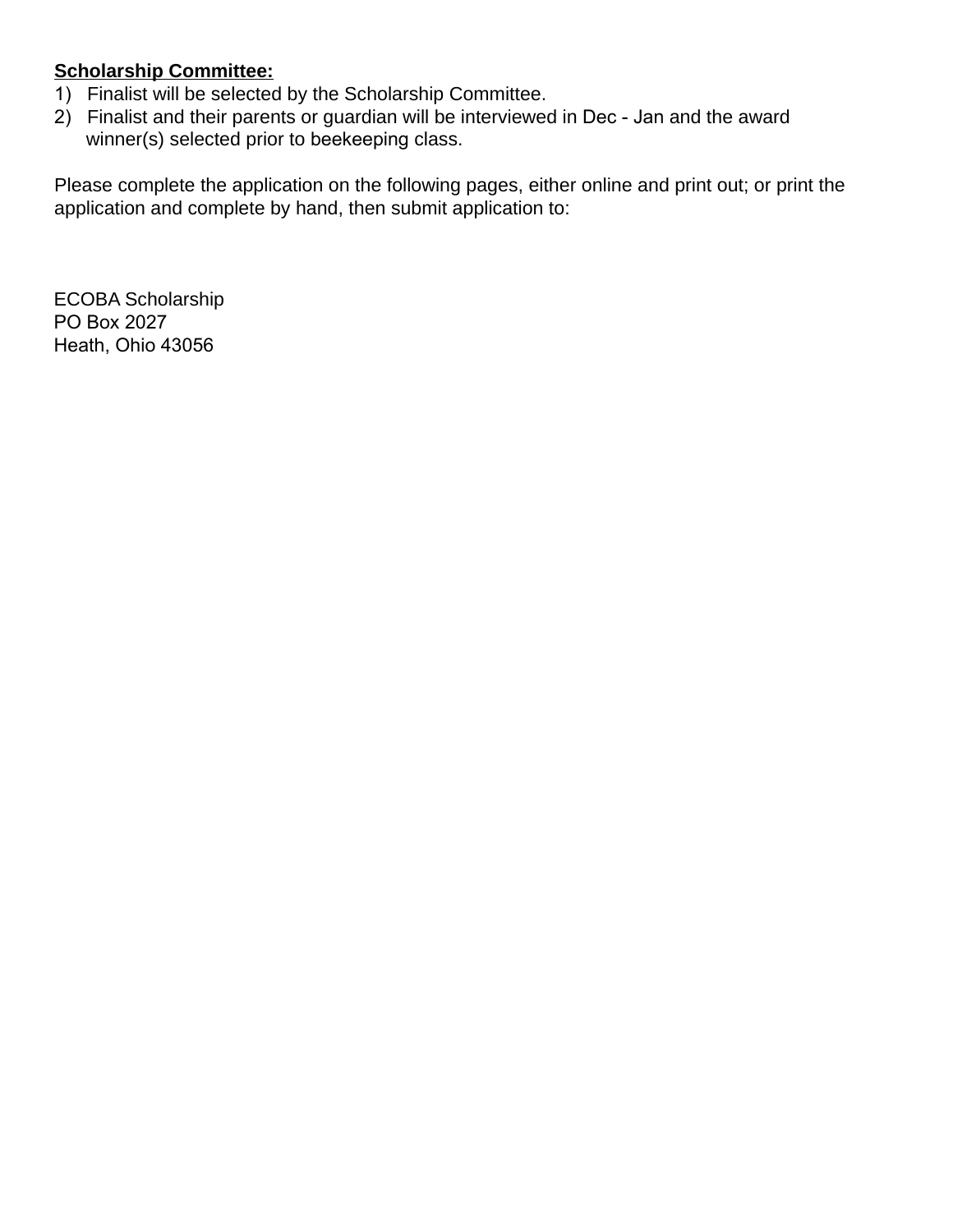**PERSONAL INFORMATION**

 $\bullet$  (  $\overline{\phantom{a}}$  )  $\overline{\phantom{a}}$ 

| <b>LAST NAME:</b>                 | <b>FIRST NAME:</b>       |
|-----------------------------------|--------------------------|
| <b>STREET ADDRESS:</b>            |                          |
| CITY:                             |                          |
| <b>STATE:</b>                     | <b>ZIP CODE:</b>         |
| <b>EMAIL ADDRESS:</b>             |                          |
| <b>DATE OF BIRTH:</b>             | <b>PHONE NUMBER:</b>     |
| <b>GENDER</b>                     | M<br>$\bigcirc$ F<br>( ) |
| PARENT/GUARDIAN<br><b>NAME</b>    |                          |
| PARENT/GUARDIAN<br><b>PHONE #</b> |                          |
| PARENT/GUARDIAN<br><b>EMAIL</b>   |                          |
| Ш                                 |                          |
| <b>NAME OF SCHOOL:</b>            |                          |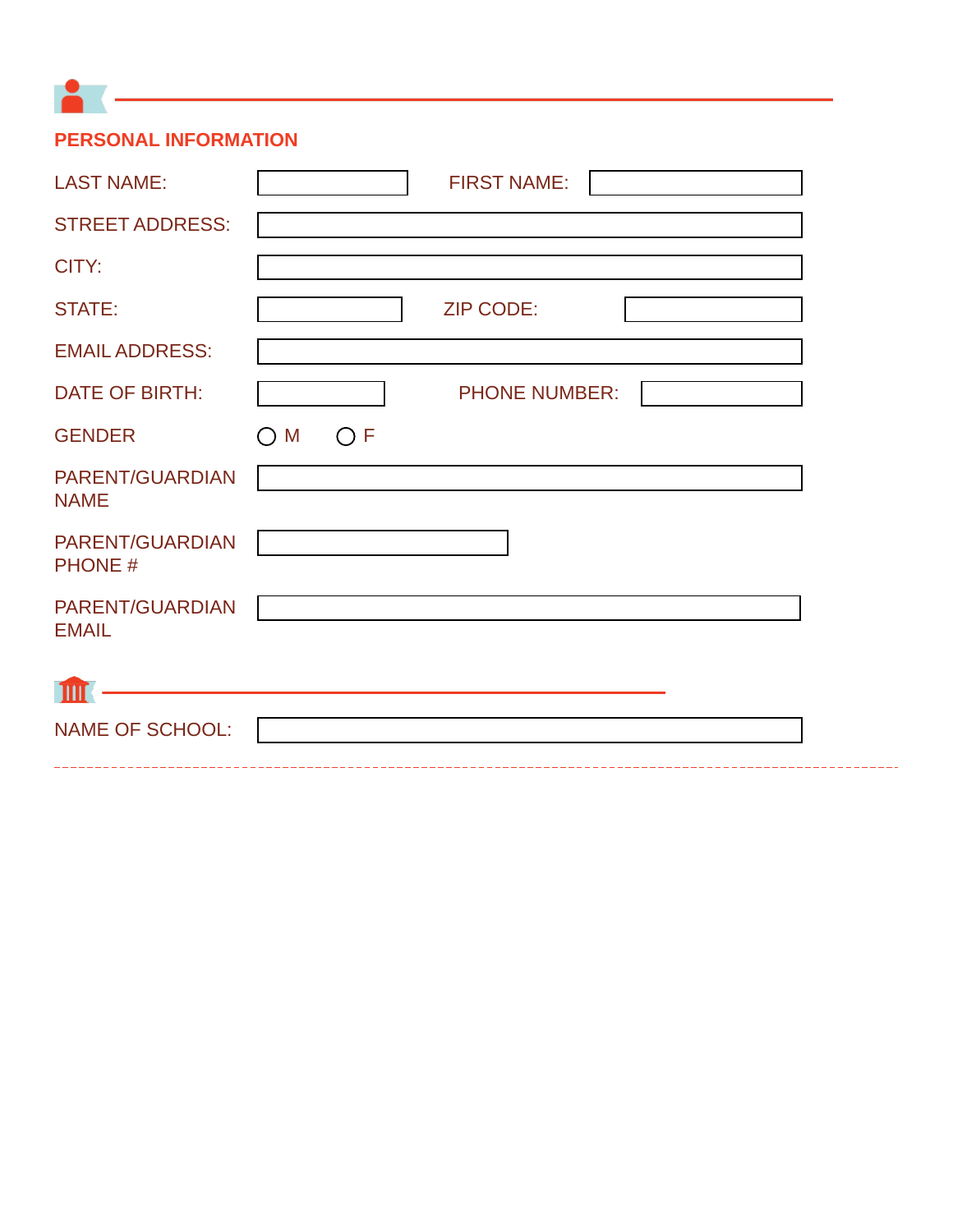1. Give a summary of your involvement and activities in school, church or other civic or youth organizations (If you are completing this form by hand, attach another page if needed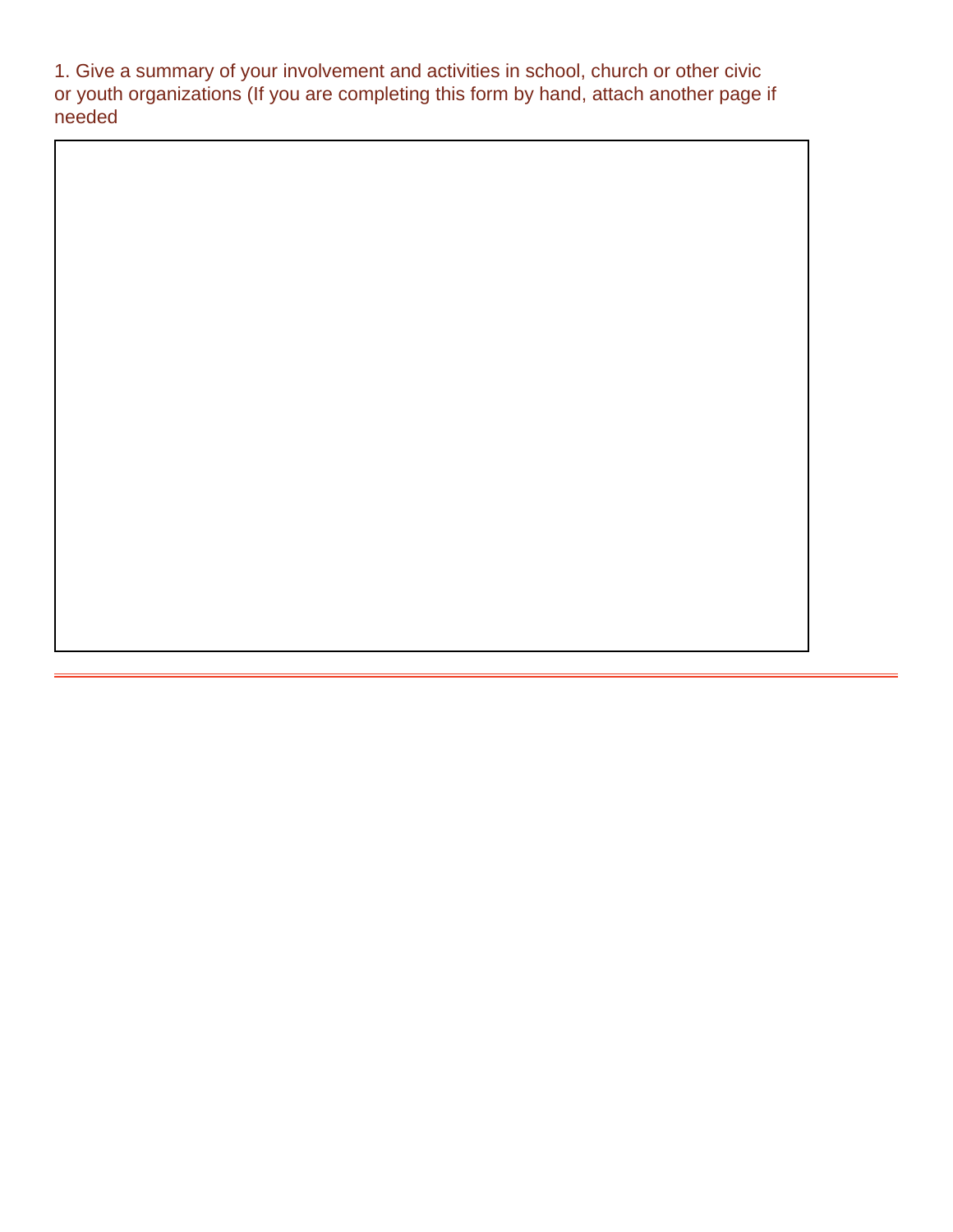2. Does your family currently have hives? If yes, how many, and do you work with your family when working the hives? (If you are completing this form by hand, attach another page if needed)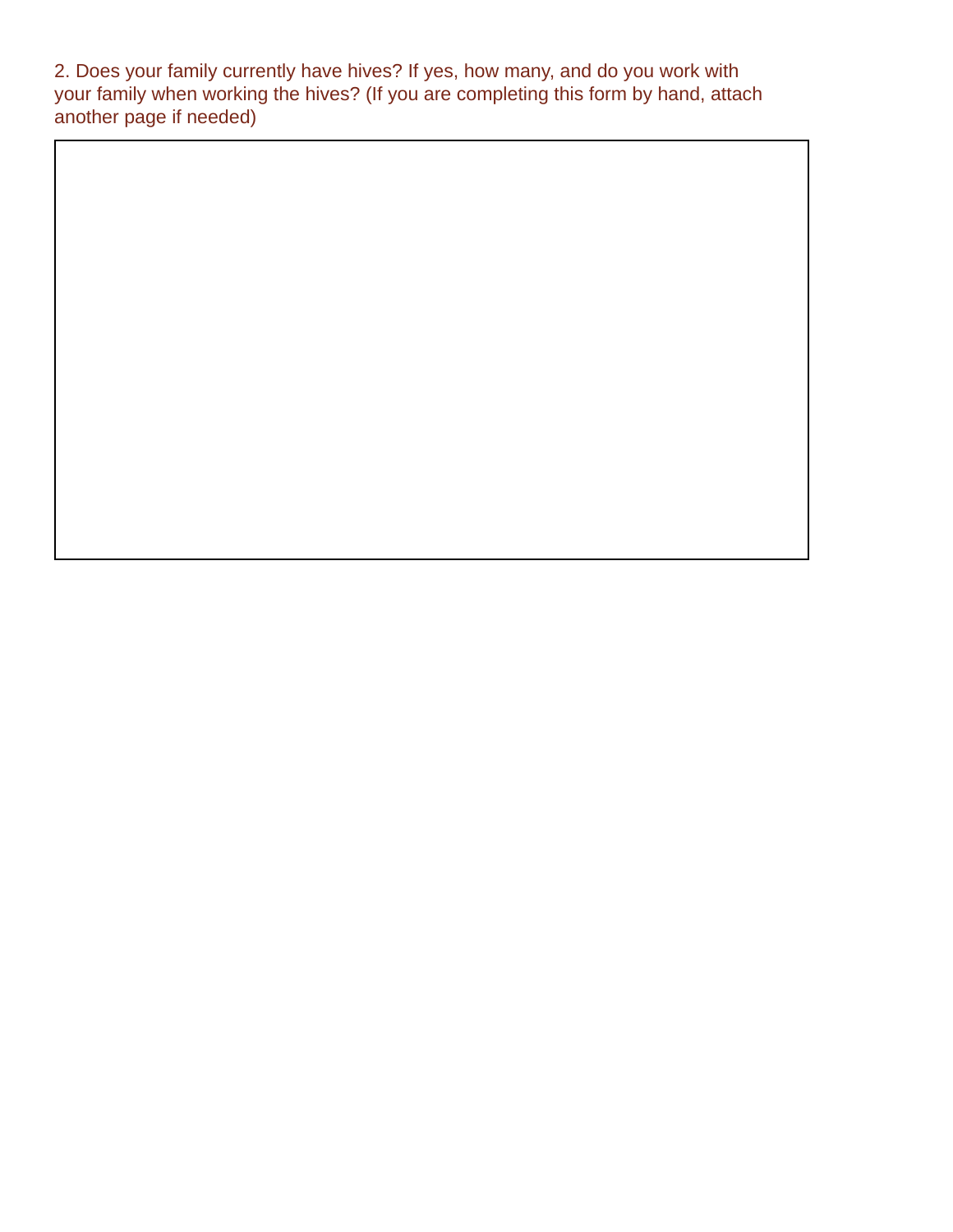3. Tell us your interest in Honeybees and what you hope to accomplish if you are chosen for the scholarship (If you are completing this form by hand, attach another page if needed)

| 4. Do you have a<br>place to keep a hive?<br>(Honeybees need<br>afternoon shade and<br>a water source) | $\bigcirc$ Yes                                  | $\bigcirc$ No | 5. Do you live<br>within city/village<br>limits or the<br>country | ○ City/Village<br>◯ Country |
|--------------------------------------------------------------------------------------------------------|-------------------------------------------------|---------------|-------------------------------------------------------------------|-----------------------------|
| 6. If you live in the<br>city/village limits,<br>does your<br>municipality allow<br>beekeeping?        | $\bigcirc$ Yes<br>$\bigcirc$ No<br>◯ Don't Know |               |                                                                   |                             |